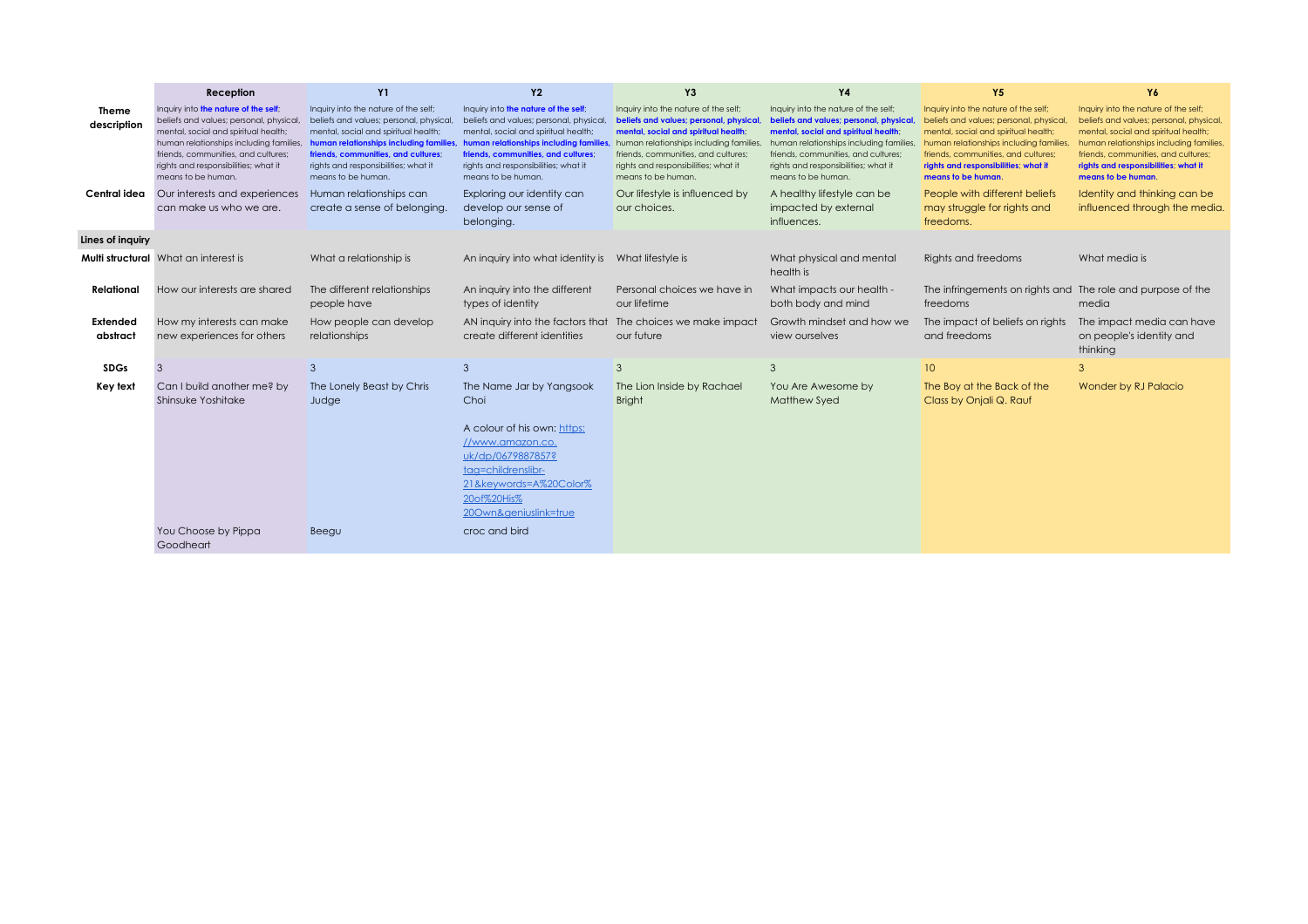| <b>English Writing</b> Literacy: Writing - When writing<br>Genres Covered: Recount,<br>Genres Covered: Recount,<br>Genres Covered: Instructions,<br>Genres Covered: Instructions,<br>Genres Covered: Discussion,<br>the letter  where do we<br>Poetry<br>Non-Chronological Report<br>Explanation, Non-<br>Explanation, Non-<br>Explanation, Non-<br>Explanation, Non-<br>start? What sound can you<br>Chronological Report<br><b>Chronological Report</b><br>Chronological Report<br>hear in the word? Can you<br>- Sentence structures - CL and - Recall accurate use of CL, FS,<br>FS.<br>? and ! in sentences and<br>write it? Physical<br>- Model and revise the<br>- review common and proper<br>- review common, proper and<br>Development: Fine Motor -<br>- CL for names of people.<br>function of statement.<br>nouns: revise vowels and<br>collective nouns; discuss<br>apply.<br>Where should we place our<br>- Word recognition - things,<br>-Introduce the term noun<br>question, command and<br>consonants,<br>abstract nouns e.g. sadness,<br>fingers when holding writing<br>objects and places.<br>which refers to things, people<br>exclamation; play games to<br>selecting the determiner 'a' or<br>love; revise<br>tools? What mark making tool<br>- Regular plural noun suffixes.<br>and places; know that most<br>reinforce understanding e.g.<br>'an' appropriately;<br>use of CL for more obscure<br>would be best for this task?<br>- read and write verbs in<br>nouns do not begin with a<br>check use of CL for more<br>Sentence bag<br>contexts e.g. shops, hotels,<br>progressive form e.g. I am<br>capital letter, but that the<br>- review nouns, common and<br>obscure contexts e.g. shops,<br>companies, landmarks; play<br>playing; She was looking.<br>names of people and places<br>proper;<br>hotels, companies, landmarks,<br>games to reinforce four key<br>ways e.g. hollow<br>do; make successful choices<br>- learn to recognise a vowel<br>museums<br>word classes<br>about when to use a CL.<br>and a consonant;<br>- compose a range of<br>- play games to secure<br>-Introduce term co-ordinating<br>- select the determiner 'a' or<br>sentence types, punctuating<br>understanding of four<br>conjunction and apply<br>'an' appropriately;<br>appropriately; comment on<br>sentence functions; evaluate<br>conjunctions and, or, but.<br>- revise CL for proper nouns of<br>sentence types during shared<br>own and each other's writing<br>-Be familiar with the idea of<br>people and places;<br>and guided reading; compose in order to check for variation<br>present tense and past tense<br>- during shared writing, model<br>a question for a given<br>of sentence types to interest<br>verb forms.<br>a range of sentence structures,<br>statement or a response to a<br>the reader; identify rhetorical<br>questions in texts<br>some which include<br>given exclamation<br>questions in texts<br>subordination; play 'Is it a<br>- during shared writing, model<br>- during shared writing, model<br>sentence or not?' regularly<br>and identify a range of<br>relative clauses in which the<br>- revise words in the past tense<br>sentence structures, including<br>relative pronoun refers back to<br>with regular ed suffix; revise<br>some which include<br>the noun e.g. That's the boy<br>words ending in ing -<br>subordination; revise role of<br>who lives next door.<br>progressive form<br>conjunctions<br>- identify modal verbs in<br>- identify and highlight direct<br>- revise the present perfect /<br>sentences e.g. could, may,<br>speech in written texts; model<br>past perfect e.g. He has/had<br>(also adverbs e.g. perhaps,<br>use of inverted commas to<br>gone to find his puppy, with a<br>surely); discuss their degree of<br>indicate direct speech; play<br>focus on spoken accuracy;<br>possibility or certainty; revise<br>with punctuation fans<br>sort sentence cards between<br>spellings of regular and<br>- revise and expand repertoire<br>simple / perfect tense<br>irregular past tense verbs<br>bought, brought<br>of plural nouns, adding suffix<br>- revise use of inverted<br>- model, discuss and use<br>correctly s/es/ies; collect a<br>commas (and commas) to<br>commas to separate clauses<br>bank of nouns using the<br>indicate direct speech; clarify<br>effectively; insert comma<br>suffixes ness, er and tion;<br>the difference when writing a<br>accurately when writing a<br>discuss effective vocabulary in<br>playscript; identify direct and<br>relative clause; discuss idea of<br>class text and poems; display<br>indirect speech when reading<br>'ambiguity', when meaning is<br>texts<br>not clear<br>cross-curricular vocabulary<br>- revise correct use of adverbs,<br>- collect nouns made from<br>- discuss and collect set of<br>to conform to Standard English<br>verbs using the suffixes -ation<br>nouns made from adjectives,<br>e.g. She ran quickly; they did<br>and -sion e.g. admiration,<br>with the suffixes ance / ence e. e.g. innocence (innocent);<br>well; role-play the voice of a<br>decision; discuss effective<br>g. tolerance (tolerant); define<br>king / mayor / duchess, using<br>and discuss effective<br>vocabulary in class text and<br>formal language<br>poems, including alliteration<br>vocabulary in class text<br>and simile; define words<br>/poetry, including figurative<br>associated with current topics<br>language; use a thesaurus<br>- revise correct use of<br>- revise correct use of<br>subject/verb agreement to<br>subject/verb agreement to<br>conform to Standard English,<br>conform to Standard English e. subject/verb agreement | Reception | <b>Y1</b> | <b>Y2</b> | Y3 | Υ4                        | Y <sub>5</sub>              | Y6                                                                                                                                                                                                                                                                                                                                                                                                                                                                                                                                                                                                                                                                                                                                                                                                                                                                                                                                                                                                                                                                                                                                                                                                                                                                                                          |
|----------------------------------------------------------------------------------------------------------------------------------------------------------------------------------------------------------------------------------------------------------------------------------------------------------------------------------------------------------------------------------------------------------------------------------------------------------------------------------------------------------------------------------------------------------------------------------------------------------------------------------------------------------------------------------------------------------------------------------------------------------------------------------------------------------------------------------------------------------------------------------------------------------------------------------------------------------------------------------------------------------------------------------------------------------------------------------------------------------------------------------------------------------------------------------------------------------------------------------------------------------------------------------------------------------------------------------------------------------------------------------------------------------------------------------------------------------------------------------------------------------------------------------------------------------------------------------------------------------------------------------------------------------------------------------------------------------------------------------------------------------------------------------------------------------------------------------------------------------------------------------------------------------------------------------------------------------------------------------------------------------------------------------------------------------------------------------------------------------------------------------------------------------------------------------------------------------------------------------------------------------------------------------------------------------------------------------------------------------------------------------------------------------------------------------------------------------------------------------------------------------------------------------------------------------------------------------------------------------------------------------------------------------------------------------------------------------------------------------------------------------------------------------------------------------------------------------------------------------------------------------------------------------------------------------------------------------------------------------------------------------------------------------------------------------------------------------------------------------------------------------------------------------------------------------------------------------------------------------------------------------------------------------------------------------------------------------------------------------------------------------------------------------------------------------------------------------------------------------------------------------------------------------------------------------------------------------------------------------------------------------------------------------------------------------------------------------------------------------------------------------------------------------------------------------------------------------------------------------------------------------------------------------------------------------------------------------------------------------------------------------------------------------------------------------------------------------------------------------------------------------------------------------------------------------------------------------------------------------------------------------------------------------------------------------------------------------------------------------------------------------------------------------------------------------------------------------------------------------------------------------------------------------------------------------------------------------------------------------------------------------------------------------------------------------------------------------------------------------------------------------------------------------------------------------------------------------------------------------------------------------------------------------------------------------------------------------------------------------------------------------------------------------------------------------------------------------------------------------------------------------------------------------------------------------------------------------------------------------------------------------------------------------------------------------------------------------------------------------------------------------------------------------------------------------------------------------------------------------------------------------------------------------------------------------------------------------------------------------------------------------------------------------------------------------------------------------------------|-----------|-----------|-----------|----|---------------------------|-----------------------------|-------------------------------------------------------------------------------------------------------------------------------------------------------------------------------------------------------------------------------------------------------------------------------------------------------------------------------------------------------------------------------------------------------------------------------------------------------------------------------------------------------------------------------------------------------------------------------------------------------------------------------------------------------------------------------------------------------------------------------------------------------------------------------------------------------------------------------------------------------------------------------------------------------------------------------------------------------------------------------------------------------------------------------------------------------------------------------------------------------------------------------------------------------------------------------------------------------------------------------------------------------------------------------------------------------------|
|                                                                                                                                                                                                                                                                                                                                                                                                                                                                                                                                                                                                                                                                                                                                                                                                                                                                                                                                                                                                                                                                                                                                                                                                                                                                                                                                                                                                                                                                                                                                                                                                                                                                                                                                                                                                                                                                                                                                                                                                                                                                                                                                                                                                                                                                                                                                                                                                                                                                                                                                                                                                                                                                                                                                                                                                                                                                                                                                                                                                                                                                                                                                                                                                                                                                                                                                                                                                                                                                                                                                                                                                                                                                                                                                                                                                                                                                                                                                                                                                                                                                                                                                                                                                                                                                                                                                                                                                                                                                                                                                                                                                                                                                                                                                                                                                                                                                                                                                                                                                                                                                                                                                                                                                                                                                                                                                                                                                                                                                                                                                                                                                                                                                                                                      |           |           |           |    |                           |                             | Genres Covered: Discussion,<br><b>Chronological Report</b>                                                                                                                                                                                                                                                                                                                                                                                                                                                                                                                                                                                                                                                                                                                                                                                                                                                                                                                                                                                                                                                                                                                                                                                                                                                  |
|                                                                                                                                                                                                                                                                                                                                                                                                                                                                                                                                                                                                                                                                                                                                                                                                                                                                                                                                                                                                                                                                                                                                                                                                                                                                                                                                                                                                                                                                                                                                                                                                                                                                                                                                                                                                                                                                                                                                                                                                                                                                                                                                                                                                                                                                                                                                                                                                                                                                                                                                                                                                                                                                                                                                                                                                                                                                                                                                                                                                                                                                                                                                                                                                                                                                                                                                                                                                                                                                                                                                                                                                                                                                                                                                                                                                                                                                                                                                                                                                                                                                                                                                                                                                                                                                                                                                                                                                                                                                                                                                                                                                                                                                                                                                                                                                                                                                                                                                                                                                                                                                                                                                                                                                                                                                                                                                                                                                                                                                                                                                                                                                                                                                                                                      |           |           |           |    |                           |                             | - sort banks of nouns to identify<br>common, proper, collective<br>and abstract e.g. strength,<br>horror; play games to reinforce<br>four key word classes, to<br>include challenging words<br>which can be used in different<br>- play games to secure<br>understanding of four<br>sentence types; evaluate own<br>and each other's writing in<br>order to check for variation of<br>sentence types to interest the<br>reader; identify rhetorical<br>- during shared writing, identify<br>relative clauses in which the<br>relative pronoun refers back to<br>the noun e.g. I'm eating pasta,<br>which is my favourite food.<br>- identify modal verbs in<br>sentences e.g. should, may,<br>(also adverbs e.g. possibly);<br>discuss their degree of<br>certainty; revise spellings of a<br>wide set of regular and<br>irregular past tense verbs e.g.<br>- use a colon to introduce a<br>list: discuss and use commas.<br>semi-colons and colons to<br>separate clauses effectively;<br>discuss idea of ambiguity,<br>when meaning is not clear<br>- discuss and collect further<br>nouns made from adjectives,<br>with the suffixes ance / ence<br>define and discuss effective<br>vocabulary in class text<br>/poetry, including figurative<br>language; use a thesaurus<br>- confidently identify the |
| choice questions e.g. Where<br>were / was you?                                                                                                                                                                                                                                                                                                                                                                                                                                                                                                                                                                                                                                                                                                                                                                                                                                                                                                                                                                                                                                                                                                                                                                                                                                                                                                                                                                                                                                                                                                                                                                                                                                                                                                                                                                                                                                                                                                                                                                                                                                                                                                                                                                                                                                                                                                                                                                                                                                                                                                                                                                                                                                                                                                                                                                                                                                                                                                                                                                                                                                                                                                                                                                                                                                                                                                                                                                                                                                                                                                                                                                                                                                                                                                                                                                                                                                                                                                                                                                                                                                                                                                                                                                                                                                                                                                                                                                                                                                                                                                                                                                                                                                                                                                                                                                                                                                                                                                                                                                                                                                                                                                                                                                                                                                                                                                                                                                                                                                                                                                                                                                                                                                                                       |           |           |           |    | orally and using multiple | g. I done/did it carefully. | subject and object/s of a<br>sentence; revise correct use of                                                                                                                                                                                                                                                                                                                                                                                                                                                                                                                                                                                                                                                                                                                                                                                                                                                                                                                                                                                                                                                                                                                                                                                                                                                |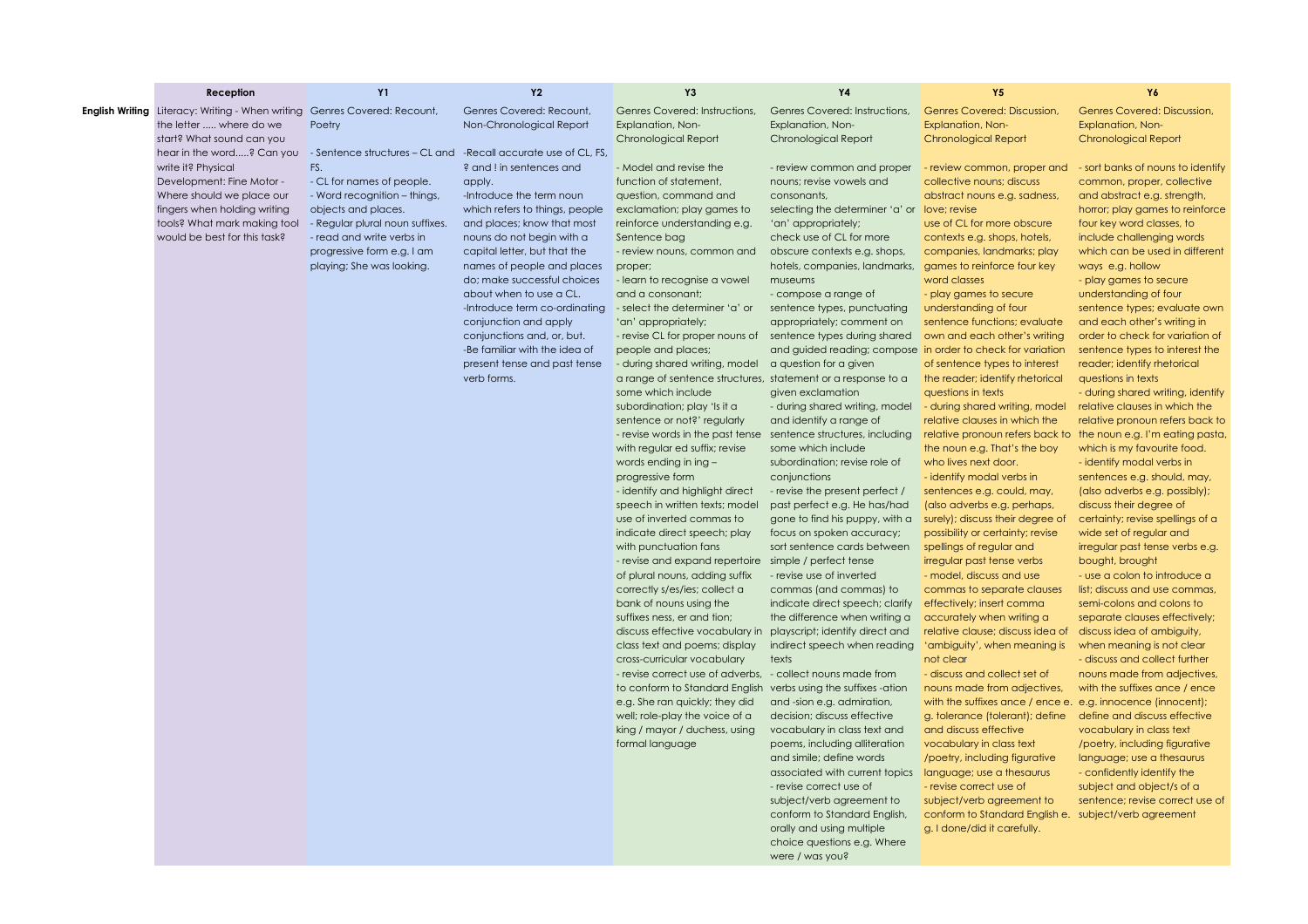|                                    | Reception                                                                                                                                                                                                                                   | <b>Y1</b>                                                                | <b>Y2</b>                                                              | Y3                                                                     | <b>Y4</b>                                                              | <b>Y5</b>                                                                                                                   | Y6                                                                                                                      |
|------------------------------------|---------------------------------------------------------------------------------------------------------------------------------------------------------------------------------------------------------------------------------------------|--------------------------------------------------------------------------|------------------------------------------------------------------------|------------------------------------------------------------------------|------------------------------------------------------------------------|-----------------------------------------------------------------------------------------------------------------------------|-------------------------------------------------------------------------------------------------------------------------|
| English<br>Reading                 | Can I build another me? by<br>Shinsuke Yoshitake Litearcy:<br>Comprehension/Reading -<br>What was your favourite part<br>of the story? What characters<br>did you see? Tell me about the<br>story? What sounds can you<br>see in this word? | The Lonely Beast by Chris<br>Judge                                       | The Name Jar by Yangsook<br>Choi                                       | The Lion Inside by Rachael<br><b>Bright</b>                            | You Are Awesome by<br><b>Matthew Syed</b>                              | The Boy at the Back of the<br>Class by Onjali Q. Rauf                                                                       | Wonder by RJ Palacio                                                                                                    |
| English<br>Speaking &<br>Listening | Listen carefully to your<br>favourite nursery rhyme? What<br>is it about? What do you<br>like/dislike? Tell me about your<br>favourite interests? Why is this<br>interest your favourite?                                                   | <b>Reading Rainbow</b>                                                   | <b>Reading Rainbow</b>                                                 |                                                                        |                                                                        |                                                                                                                             |                                                                                                                         |
| Maths                              | White Rose Getting to know<br>you: key times of day and<br>routines Just like me 1 2 3:<br>match, sort and compare<br>amounts/ ompare size, mass<br>and capacity                                                                            | White Rose<br>Number: Place Value<br>Number: Addition and<br>Subtraction | White Rose<br>Number: Place Value<br>Number: Addition &<br>Subtraction | White Rose<br>Number: Place Value<br>Number: Addition &<br>Subtraction | White Rose<br>Number: Place Value<br>Number: Addition &<br>Subtraction | <b>White Rose</b><br><b>Number: Place Value</b><br><b>Number: Addition &amp;</b><br><b>Subtraction</b><br><b>Statistics</b> | <b>White Rose</b><br><b>Number: Place Value</b><br><b>Number: Addition, Subtraction,</b><br>multiplication and Division |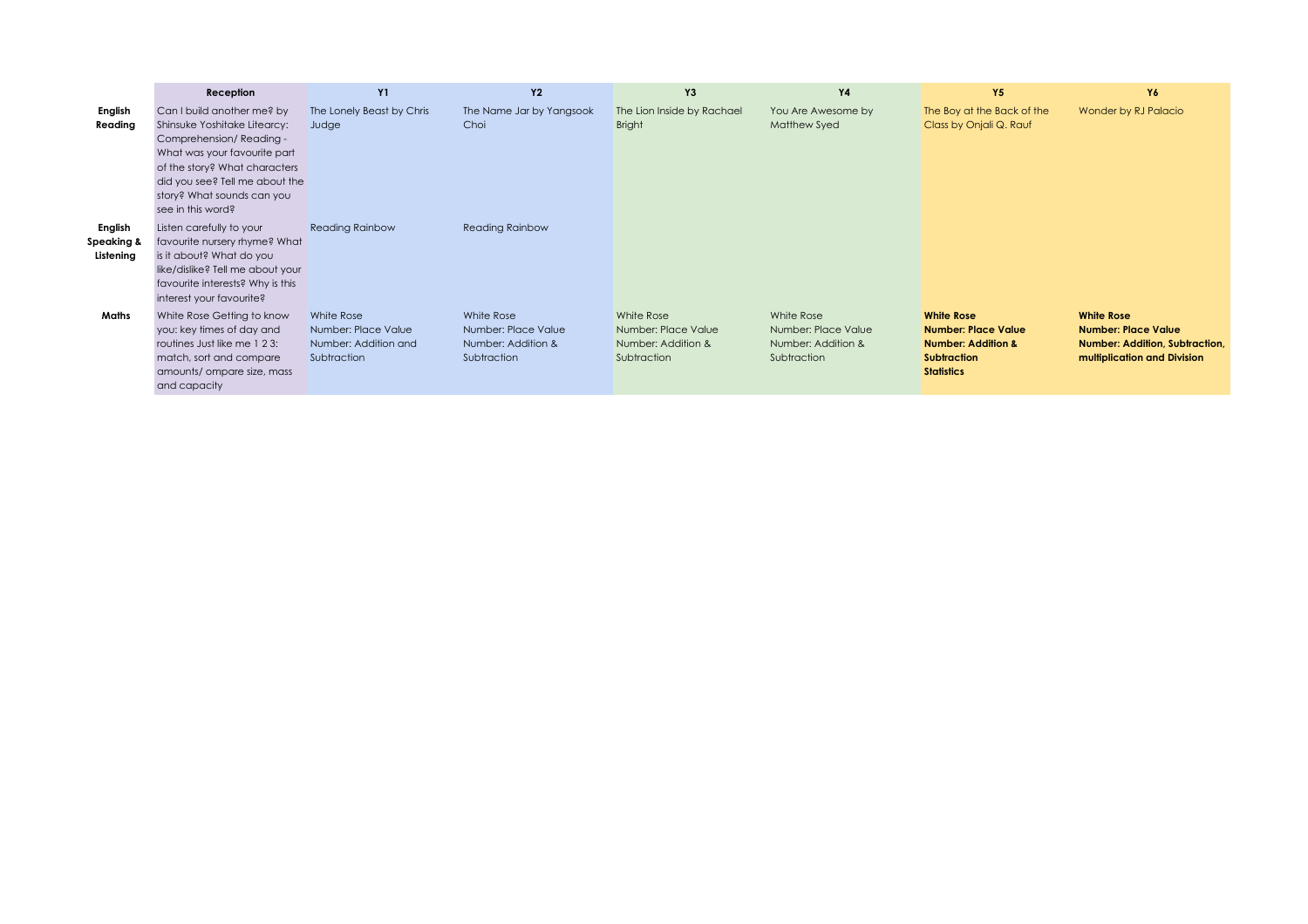|         | Reception                                                                                                                                               | <b>Y1</b>                                                                                                                                                                                                                                             | <b>Y2</b>                                                                                                                                                                                                                                                                                                         | Y3                                                                                                                                                                                                                                                                                                                                                                                                                                                                                                                                                                                                                        | <b>Y4</b>                                                                                                                                                                                                                                                                                                                                                 | <b>Y5</b>                                                                                                                                                                                                                                                                                                                                                                                                                                                                                                                                                                                                                                                                                                                                                                                                        | Y6                                                                                                                                                                                                                                                                                                                                                                                                                                                                                                                                                                                                                                                                                                                   |
|---------|---------------------------------------------------------------------------------------------------------------------------------------------------------|-------------------------------------------------------------------------------------------------------------------------------------------------------------------------------------------------------------------------------------------------------|-------------------------------------------------------------------------------------------------------------------------------------------------------------------------------------------------------------------------------------------------------------------------------------------------------------------|---------------------------------------------------------------------------------------------------------------------------------------------------------------------------------------------------------------------------------------------------------------------------------------------------------------------------------------------------------------------------------------------------------------------------------------------------------------------------------------------------------------------------------------------------------------------------------------------------------------------------|-----------------------------------------------------------------------------------------------------------------------------------------------------------------------------------------------------------------------------------------------------------------------------------------------------------------------------------------------------------|------------------------------------------------------------------------------------------------------------------------------------------------------------------------------------------------------------------------------------------------------------------------------------------------------------------------------------------------------------------------------------------------------------------------------------------------------------------------------------------------------------------------------------------------------------------------------------------------------------------------------------------------------------------------------------------------------------------------------------------------------------------------------------------------------------------|----------------------------------------------------------------------------------------------------------------------------------------------------------------------------------------------------------------------------------------------------------------------------------------------------------------------------------------------------------------------------------------------------------------------------------------------------------------------------------------------------------------------------------------------------------------------------------------------------------------------------------------------------------------------------------------------------------------------|
| Science | Understanding the world: Do<br>you look different now? How<br>do you look different as you<br>have got older? Will you look<br>different in the future? | Animals Including Humans:<br>Can they name the parts of<br>the human body that they<br>can see?<br>Can they draw & label basic<br>parts of the human body?<br>Can they identify the main<br>parts of the human body and<br>link them to their senses? | <b>Classifying and Grouping</b><br><b>Materials</b><br>Can they describe the simple<br>physical properties of a variety importance of a nutritionally<br>of everyday materials?<br>Can they compare and group Can they describe how<br>together a variety of materials nutrients, water and oxygen<br>properties? | Animals Including Humans:<br>Can they explain the<br>balanced diet?<br>based on their simple physical are transported within animals<br>and humans?<br>Can they identify that animals, teeth in humans?<br>including humans, cannot<br>make their own food: they get<br>nutrition from what they eat?<br>Can they describe and explain<br>the skeletal system of a<br>human?<br>Can they describe and explain<br>the muscular system of a<br>human?<br>Can they explain how the<br>muscular and skeletal systems<br>work together to create<br>movement?<br>Can they classify living things<br>and non-living things by a | Animals Including Humans:<br>Can they identify and name<br>the basic parts of the digestive differences in the life cycles of the main parts of the human<br>system in humans?<br>Can they describe the simple<br>functions of the basic parts of<br>the digestive system in<br>humans?<br>Can they identify the simple<br>function of different types of | Living Things and their Habitats Animals Including Humans:<br>Can they describe the<br>a mammal, an amphibian, an<br>insect and a bird?<br>Can they describe the life<br>cycles of common plants?<br>Can they explore the work of<br>well known naturalists and<br>animal behaviourists? (David<br>Attenborough and Jane<br>Goodall)<br>Can they observe their local<br>environment and draw<br>conclusions about life-cycles,<br>e.g. plants in the vegetable<br>garden or flower border?<br>Can they compare the life<br>cycles of plants and animals in<br>their local environment with<br>the life cycles of those around<br>the world, e.g. rainforests?<br>Animals including humans -<br>Can they descrive the<br>changes as humans develop<br>to old age (Could be covered<br>through RSE or life cycles) | Can they identify and name<br>circulatory system, and<br>describe the functions of the<br>heart, blood vessels and<br>blood?<br>Can they recognise the<br>impact of diet, exercise, drugs<br>and lifestyle on the way their<br>bodies function?<br>Can they describe the ways in<br>which nutrients and water and<br>transported within animals,<br>including humans?<br>Can they explore the work of<br>medical pioneers and<br>recognise how much we have<br>learnt about our bodies?<br>(William Harvey, Galen etc)<br>Can they compare the organ<br>systems of humans to other<br>animals?<br>Can they make a diagram of<br>the human body and explain<br>how different parts work and<br>depend on one another? |
|         |                                                                                                                                                         |                                                                                                                                                                                                                                                       |                                                                                                                                                                                                                                                                                                                   | number of characteristics that<br>they have thought of?<br>Can they explain how people,<br>weather and the environment<br>can affect living things?                                                                                                                                                                                                                                                                                                                                                                                                                                                                       |                                                                                                                                                                                                                                                                                                                                                           |                                                                                                                                                                                                                                                                                                                                                                                                                                                                                                                                                                                                                                                                                                                                                                                                                  | Can they name and locate<br>the major organs in the human<br>pody?                                                                                                                                                                                                                                                                                                                                                                                                                                                                                                                                                                                                                                                   |
|         |                                                                                                                                                         |                                                                                                                                                                                                                                                       |                                                                                                                                                                                                                                                                                                                   | Can they explain how certain<br>living things depend on one<br>another to survive?                                                                                                                                                                                                                                                                                                                                                                                                                                                                                                                                        |                                                                                                                                                                                                                                                                                                                                                           |                                                                                                                                                                                                                                                                                                                                                                                                                                                                                                                                                                                                                                                                                                                                                                                                                  |                                                                                                                                                                                                                                                                                                                                                                                                                                                                                                                                                                                                                                                                                                                      |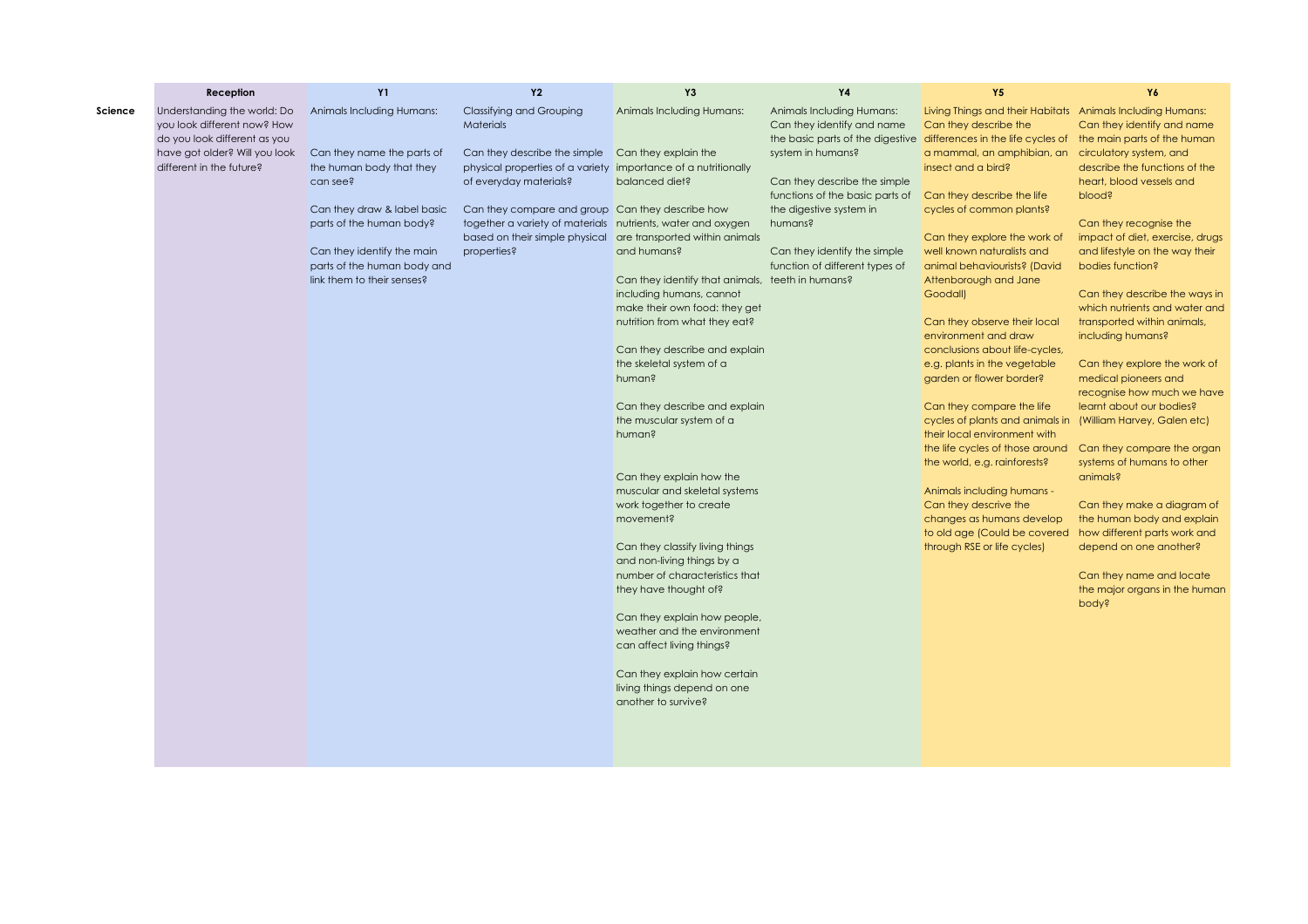|         | Reception                                                     | <b>Y1</b>                           | <b>Y2</b>                                                 | Y3                                                                      | Y4                            | Y5                                                        | Y6                               |
|---------|---------------------------------------------------------------|-------------------------------------|-----------------------------------------------------------|-------------------------------------------------------------------------|-------------------------------|-----------------------------------------------------------|----------------------------------|
| History | Understanding the world: Past<br>and Present - What were your | <b>Chronological Understanding</b>  | Can they use words and                                    | Chronological Understanding: Knowledge and Interpretation Knowledge and | Understanding:                | Knowledge and Interpretation Chronological Understanding: |                                  |
|         | interests when you were                                       | Can they tell me about things       | phrases like:                                             |                                                                         | Do they know that people      |                                                           | Can they say where a period      |
|         | younger? Have your interests                                  | that happened when they             | before I was born, when I was Do they appreciate that the |                                                                         | who lived in the past cooked  | Can they explain the role that                            | of history fits on a timeline?   |
|         | changed over time?                                            | were little?                        | younger?                                                  | early Brits would not have                                              | and travelled differently and | <b>Britain has had in spreading</b>                       |                                  |
|         |                                                               |                                     |                                                           | communicated as we do or                                                | used different weapons from   | Christian values across the                               | Knowledge and Interpretation:    |
|         |                                                               | Can they explain how they           | Can they use phrases and                                  | have eaten as we do?                                                    | <b>OUrs?</b>                  | world?                                                    |                                  |
|         |                                                               | have changed since they             | words like: 'before', 'after',                            |                                                                         |                               |                                                           | Can they summarise the main      |
|         |                                                               | were born?                          | 'past', 'present', 'then' and                             |                                                                         | Do they recognise that the    | Can they begin to appreciate                              | events from a specific period    |
|         |                                                               |                                     | 'now'; in their historical                                |                                                                         | lives of wealthy people were  | that how we make decisions                                | in history, explaining the order |
|         |                                                               | <b>Historical Enquiry</b>           | learning?                                                 |                                                                         | very different from those of  | has been through a Parliament in which key events         |                                  |
|         |                                                               | Can they give a plausible           |                                                           |                                                                         | poor people?                  | for some time?                                            | happened?                        |
|         |                                                               | explanation about what an           | Can they use the words 'past'                             |                                                                         |                               |                                                           |                                  |
|         |                                                               | object was used for in the<br>past? | and 'present' accurately?                                 |                                                                         |                               | Do they appreciate that<br>significant events in history  | <b>Historical Enquiry:</b>       |
|         |                                                               |                                     | Can they use a range of                                   |                                                                         |                               | have helped shape the                                     | Can they identify and explain    |
|         |                                                               |                                     | appropriate words and                                     |                                                                         |                               | country we have today?                                    | their understanding of           |
|         |                                                               |                                     | phrases to describe the past?                             |                                                                         |                               |                                                           | propaganda?                      |
|         |                                                               |                                     |                                                           |                                                                         |                               |                                                           |                                  |
|         |                                                               |                                     | Can they sequence a set of                                |                                                                         |                               |                                                           |                                  |
|         |                                                               |                                     | events in chronological order                             |                                                                         |                               |                                                           |                                  |
|         |                                                               |                                     | and give reasons for their                                |                                                                         |                               |                                                           |                                  |
|         |                                                               |                                     | order?                                                    |                                                                         |                               |                                                           |                                  |
|         |                                                               |                                     |                                                           |                                                                         |                               |                                                           |                                  |
|         |                                                               |                                     |                                                           |                                                                         |                               |                                                           |                                  |
|         |                                                               |                                     | Knowledge and Interpretation:                             |                                                                         |                               |                                                           |                                  |
|         |                                                               |                                     |                                                           |                                                                         |                               |                                                           |                                  |
|         |                                                               |                                     | Can they explain why Britain                              |                                                                         |                               |                                                           |                                  |
|         |                                                               |                                     | has a special history by                                  |                                                                         |                               |                                                           |                                  |
|         |                                                               |                                     | naming some famous events                                 |                                                                         |                               |                                                           |                                  |
|         |                                                               |                                     | and some famous people?                                   |                                                                         |                               |                                                           |                                  |
|         |                                                               |                                     |                                                           |                                                                         |                               |                                                           |                                  |
|         |                                                               |                                     | <b>Historical Enquiry:</b>                                |                                                                         |                               |                                                           |                                  |
|         |                                                               |                                     | Can they find out something                               |                                                                         |                               |                                                           |                                  |
|         |                                                               |                                     | about the past by talking to                              |                                                                         |                               |                                                           |                                  |
|         |                                                               |                                     | an older person?                                          |                                                                         |                               |                                                           |                                  |
|         |                                                               |                                     |                                                           |                                                                         |                               |                                                           |                                  |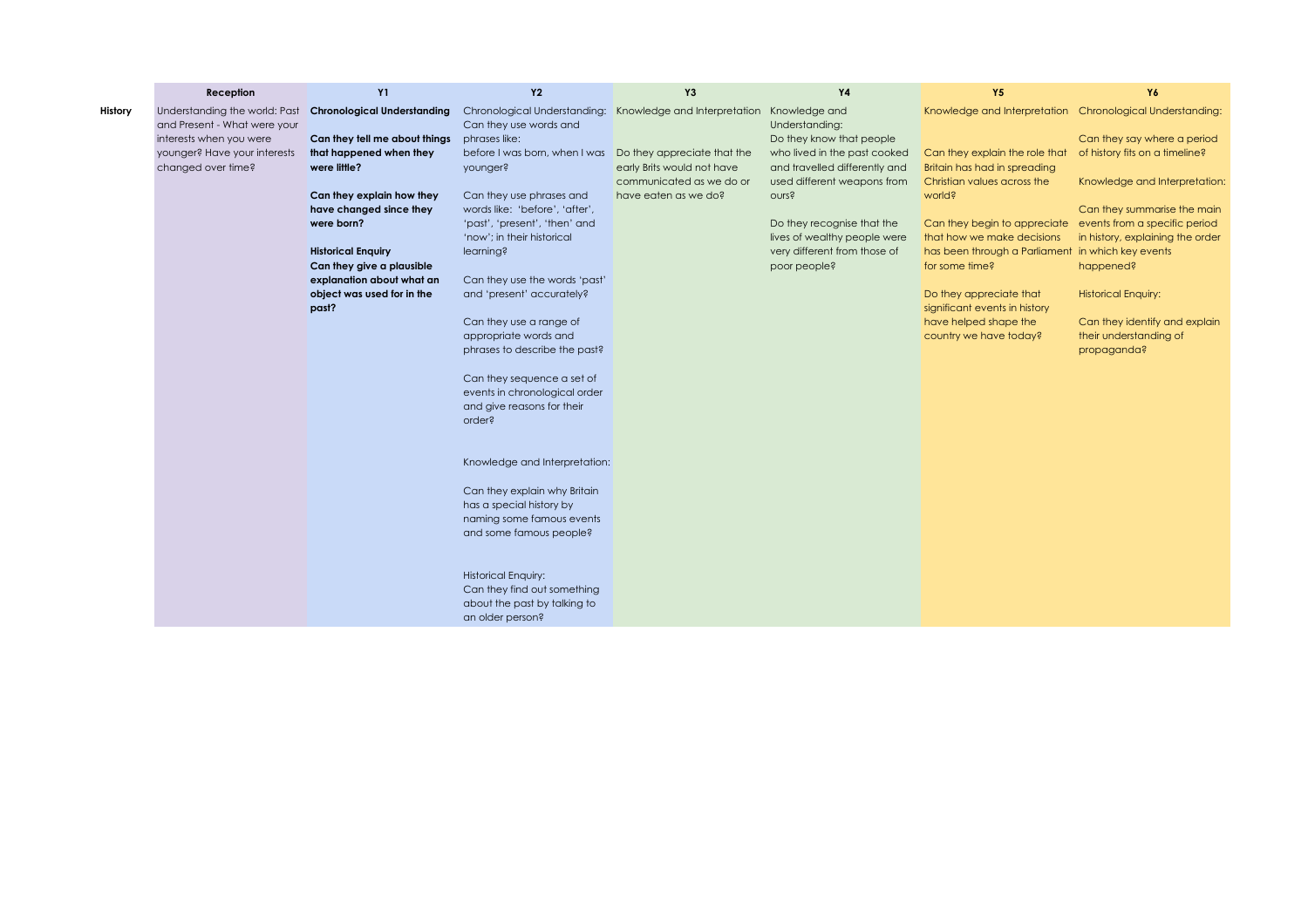|           | Reception                     | <b>Y1</b>                       | <b>Y2</b>                      | Y <sub>3</sub>                 | <b>Y4</b>                        | <b>Y5</b>                     | Y6                              |
|-----------|-------------------------------|---------------------------------|--------------------------------|--------------------------------|----------------------------------|-------------------------------|---------------------------------|
| Geography | Understanding the world: The  | Geographical Enquiry:           | <b>Physical Geography:</b>     | <b>Geographical Enquiry</b>    | Human Geography:                 | <b>Geographical Enquiry</b>   | <b>Geographical Enquiry:</b>    |
|           | natural world - Where is your |                                 |                                |                                | Can they explain why people      | Can they collect information  | Can they confidently explain    |
|           | favourite place to go with    | Can they say what they like     |                                |                                | are attracted to live in cities? | about a place and use it in a | the scale and use maps with a   |
|           | family and friends? What      | about their locality?           | Can they describe some         | Can they identify key features |                                  | report?                       | range of scales?                |
|           | might I see there?            | Can they think of a few         | physical features of their own | of a locality by using a map?  | Can they explain why people      |                               |                                 |
|           |                               | relevant questions to ask       | locality?                      |                                | may choose to live in a village  | Can they map land use?        | Can they use maps, aerial       |
|           |                               | about a locality?               |                                | Can they begin to use 4 figure | rather than a city?              |                               | photos, plans and web           |
|           |                               |                                 | Can they explain what makes    | grid references?               |                                  | Can they make detailed        | resources to describe what a    |
|           |                               | <b>Physical Geography:</b>      | a locality special?            |                                |                                  | sketches and plans, improving | locality might be like?         |
|           |                               | Can they tell someone their     | Can they describe some         | Can they accurately plot       |                                  | their accuracy later?         |                                 |
|           |                               | address?                        | places which are not near the  | NSEW on a map?                 |                                  |                               | Geographical Knowledge:         |
|           |                               |                                 | school?                        |                                |                                  |                               | Can they name the largest       |
|           |                               | Can they describe a locality    |                                | Can they use some basic OS     |                                  |                               | desert in the world?            |
|           |                               | using words and pictures?       | Can they name the major        | map symbols?                   |                                  |                               |                                 |
|           |                               |                                 | cities of England, Wales,      |                                |                                  |                               | Can they identify and name      |
|           |                               | Can they name key features      | Scotland and Ireland?          | Can they make an accurate      |                                  |                               | the Tropics of Cancer and       |
|           |                               | associated with a town or       |                                | measurement of distances       |                                  |                               | Capricorn as well as the Arctic |
|           |                               | village, e.g. 'church', 'farm', | Can they find where they live  | within 100Km?                  |                                  |                               | and Antarctic circles?          |
|           |                               | 'shop', 'house'?                | on a map of the UK?            |                                |                                  |                               |                                 |
|           |                               |                                 |                                | <b>Physical Geography</b>      |                                  |                               |                                 |
|           |                               |                                 | Can they describe a place      |                                |                                  |                               |                                 |
|           |                               |                                 | outside Europe using           |                                |                                  |                               |                                 |
|           |                               |                                 | geographical words?            | Can they recognise the 8       |                                  |                               |                                 |
|           |                               |                                 |                                | points of the compass (N, NW,  |                                  |                               |                                 |
|           |                               |                                 | Can they describe some of      | $W, S, SW, SE, E, NE$ ?        |                                  |                               |                                 |
|           |                               |                                 | the features associated with   |                                |                                  |                               |                                 |
|           |                               |                                 | an island?                     |                                |                                  |                               |                                 |
|           |                               |                                 | Can they find the longest and  |                                |                                  |                               |                                 |
|           |                               |                                 | shortest route using a map?    |                                |                                  |                               |                                 |
|           |                               |                                 |                                |                                |                                  |                               |                                 |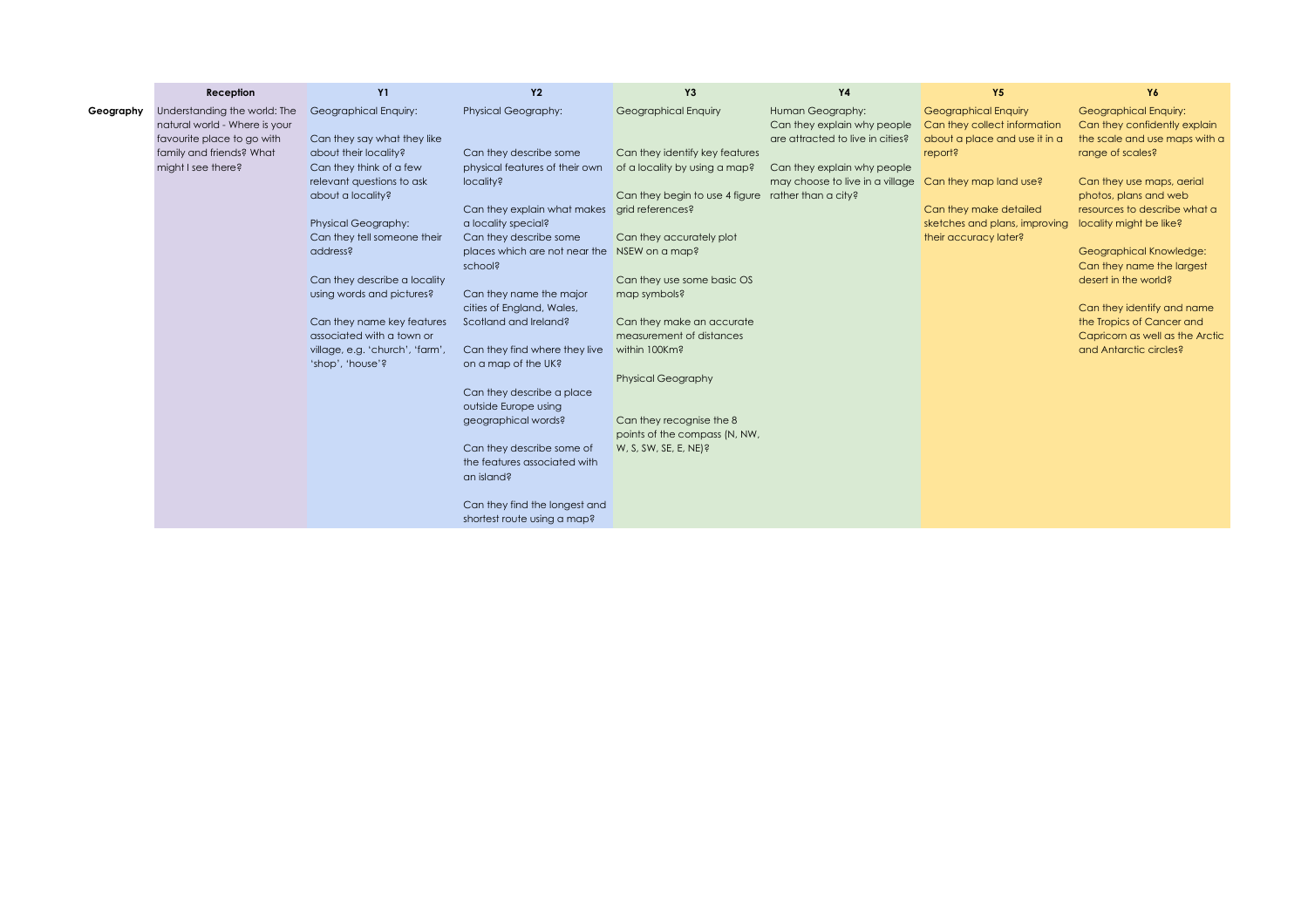|     | Reception                                                                                                                                                         | <b>Y1</b>                                                                                                                                                                                                                                                                                                             | <b>Y2</b>                                                                                                                                                                                                                                                                                                                                  | Y3                                                                                                                                                                                                                                                                                                                                                                                                                                                                      | <b>Y4</b>                                                                                                                                                                                                                                                                             | <b>Y5</b>                                                                                                                    | Y6                                                                                                                                                                                                   |
|-----|-------------------------------------------------------------------------------------------------------------------------------------------------------------------|-----------------------------------------------------------------------------------------------------------------------------------------------------------------------------------------------------------------------------------------------------------------------------------------------------------------------|--------------------------------------------------------------------------------------------------------------------------------------------------------------------------------------------------------------------------------------------------------------------------------------------------------------------------------------------|-------------------------------------------------------------------------------------------------------------------------------------------------------------------------------------------------------------------------------------------------------------------------------------------------------------------------------------------------------------------------------------------------------------------------------------------------------------------------|---------------------------------------------------------------------------------------------------------------------------------------------------------------------------------------------------------------------------------------------------------------------------------------|------------------------------------------------------------------------------------------------------------------------------|------------------------------------------------------------------------------------------------------------------------------------------------------------------------------------------------------|
| Art | Expressive Arts and Design:<br>Creating with materials - What<br>do you like to paint/draw?<br>What colours is? What<br>colours can you use?                      | Drawing:<br>Can they communicate<br>something about themselves<br>in their drawing?<br>Can they create moods in<br>their drawings?<br>Can they draw using pencil<br>and crayons?<br>Can they draw lines of<br>different shapes and thickness, texture in their drawings?<br>using 2 different grades of<br>pencil?    | Drawing:<br>Can they use three different<br>grades of pencil in their<br>drawing (4B, 8B, HB)?<br>Can they use charcoal, pencil<br>and pastels?<br>Can they create different<br>tones using light and dark?<br>Can they show patterns and<br>Can they use a viewfinder to<br>focus on a specific part of an<br>artefact before drawing it? | Drawing<br>Can they show facial<br>expressions in their drawings?<br>Can they use their sketches to<br>produce a final piece of work? Painting:<br>Can they write an explanation they need?<br>of their sketch in notes?<br>Can they use different grades<br>of pencil shade, to show<br>different tones and texture?<br>Use of IT<br>Can they use the printed<br>images they take with a digital<br>camera and combine them<br>with other media to produce<br>artwork? | Drawing:<br>Can they begin to show facial<br>expressions and body<br>language in their sketches?<br>Can they create all the colours their painting and sketches?<br>Can they create mood in their<br>paintings?<br>Do they successfully use<br>shading to create mood and<br>feeling? | Painting<br>Can they create a range of<br>moods in their paintings?<br>Can they express their<br>emotions accurately through | Printing:<br>Can they overprint using<br>different colours?<br>Do they look very carefully at<br>the methods they use and<br>make decisions about the<br>effectiveness of their printing<br>methods? |
| DT  | Expressive Arts and Design:<br>Creating with materials - Do<br>you like building and making?<br>What have you made? Can<br>you tell me how you have<br>made this? | Construction:<br>Can they talk with others about how<br>they want to construct their product?<br>Can they select appropriate<br>resources and tools for their<br>building projects?<br>Can they make<br>simple plans before making<br>objects, e.g. drawings,<br>arranging pieces of<br>construction before building? | Construction:<br>Can they make<br>sensible choices as to which<br>material to<br>use for their constructions?<br>Can they develop their own<br>ideas from initial starting<br>points?<br>Can they incorporate some<br>type of movement into<br>models?<br>Can they consider how to<br>improve their construction?                          | Cooking and Nutrition<br>Can they choose the right<br>ingredients for a product?<br>Can they use equipment<br>safely?<br>Can they make sure that their<br>product looks attractive?<br>Can they describe how their<br>combined ingredients come<br>together?<br>Can they set out to grow<br>plants such as cress and herbs<br>from seed with the intention of<br>using them for their food<br>product?                                                                  | Cooking and Nutrition:<br>Do they know what to do to<br>be hygienic and safe?<br>Have they thought about what<br>they can do to present their<br>product in an interesting way? product well?                                                                                         | Cooking and Nutrition<br>Can they describe what they<br>do to be both hygienic and<br>safe?<br>How have they presented their | <b>Stiff and Flexible Sheet</b><br><b>Materials:</b><br>Can they justify why they<br>selected specific materials?                                                                                    |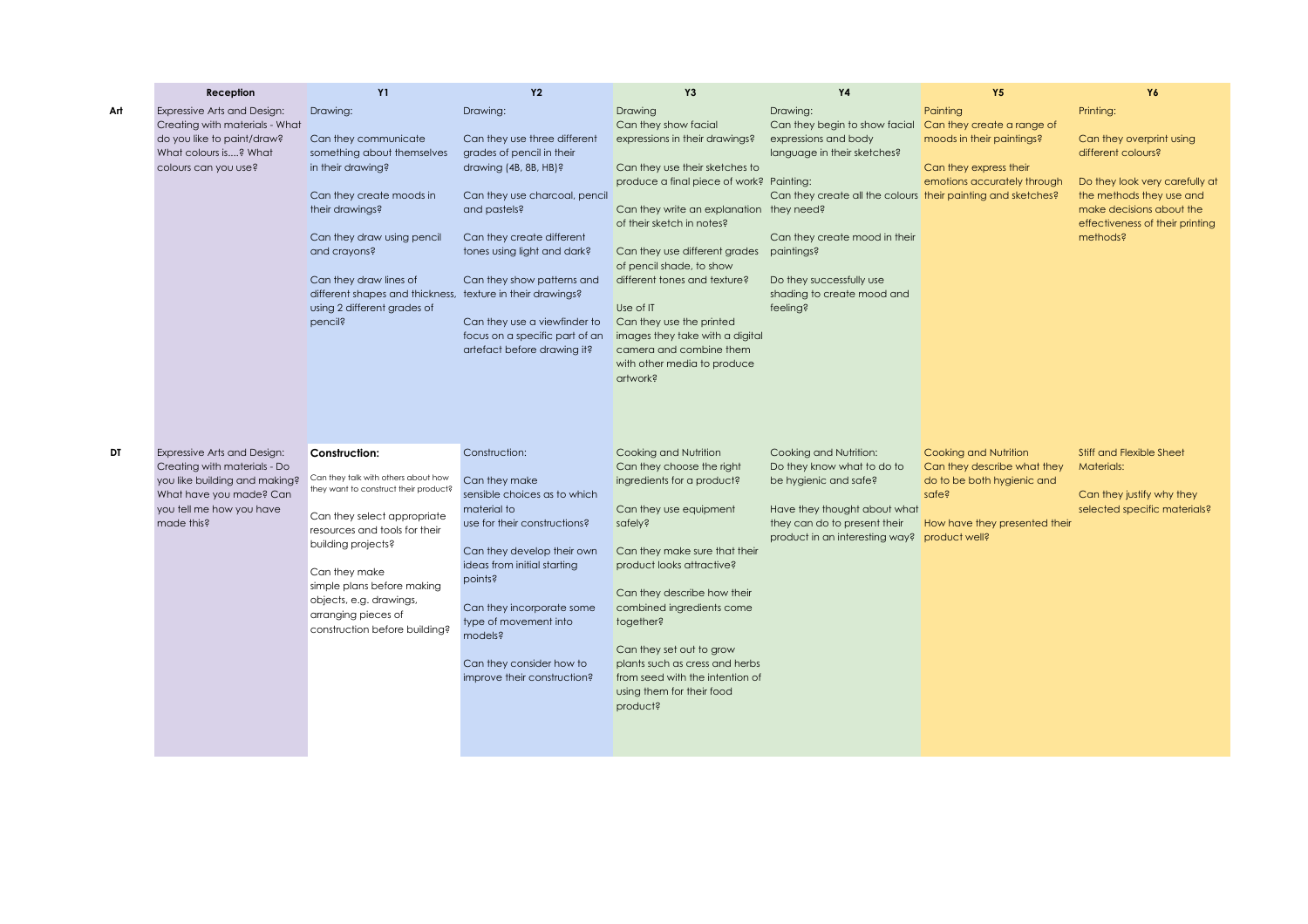|    | Reception                                                 | <b>Y1</b>                                             | Y <sub>2</sub>                                           | Y3                                                             | Y4                                                           | Y5                                                          | Y6                                                |
|----|-----------------------------------------------------------|-------------------------------------------------------|----------------------------------------------------------|----------------------------------------------------------------|--------------------------------------------------------------|-------------------------------------------------------------|---------------------------------------------------|
| RE | Understanding the world:                                  | 1.1 Who is a Christian and                            | 1.2 Who is a Muslim and what                             | L2.1: What do different people L2.3: Why is Jesus inspiring to |                                                              | U2.1 Why do some people                                     | U2.3 What do religions say to                     |
|    | People, Cultures and                                      | what do they believe?                                 | do they believe?                                         | believe about God?                                             | some people?                                                 | believe God exists?                                         | us when life gets hard?                           |
|    | communities - Who is special                              | $\Box$ Talk about the fact that                       | □ Talk about the fact that                               | □ Identify beliefs about God                                   | $\Box$ Ask questions raised by the                           | Define the terms theist,                                    | □ Raise thoughtful questions                      |
|    | to you? Tell me about your                                | Christians believe in God                             | Muslims believe in God                                   | that are held by                                               | stories and life of Jesus and                                | atheist and agnostic                                        | and suggest                                       |
|    | family. What makes you family and follow the example of   |                                                       | (Allah) and follow the example Christians, Hindus and/or |                                                                | followers today, and give                                    | and give examples of                                        | some answers about life,                          |
|    | different to others? Why is your Jesus (A1).              |                                                       | of the Prophet                                           | Muslims (B1).                                                  | examples of how Christians are statements that reflect       |                                                             | death, suffering,                                 |
|    | family so special to you? What □ Recognise some Christian |                                                       | Muhammad identify some                                   | $\Box$ Retell and suggest the                                  | inspired by Jesus (B1).                                      | these beliefs (B1).                                         | and what matters most in life                     |
|    | do you like doing with your                               | symbols and images                                    | ways Muslims mark                                        | meanings of stories from                                       | □ Suggest some ideas about                                   | Give two reasons why a                                      | $(B1)$ .                                          |
|    | family?                                                   | used to express ideas about                           | Ramadan and celebrate Eid-                               | sacred texts about people                                      | good ways to treat others,                                   | Christian believes in                                       | $\Box$ Give simple definitions of                 |
|    |                                                           | God (A3).                                             | $U$ -Fitr $(A1)$ .                                       | who encountered                                                | arising from their learning (C3). God and one why an atheist |                                                             | some key terms                                    |
|    |                                                           | □ Talk about some simple                              | $\Box$ Recognise that Muslims do                         | God (A1).                                                      | $\Box$ Make connections between does not (A3).               |                                                             | to do with life after death, e.g.                 |
|    |                                                           | ideas about Christian                                 | not draw Allah or the                                    | $\Box$ Describe some of the ways                               | some of Jesus' teachings and                                 | <b>Outline clearly a Christian</b>                          | salvation,                                        |
|    |                                                           | beliefs about God and Jesus                           | Prophet, but use calligraphy to in which Christians      |                                                                | the way Christians live today                                | understanding of                                            | heaven, reincarnation (A3).                       |
|    |                                                           | $(A1)$ .                                              | say what God is                                          | Hindus and/or Muslims                                          | (A1).                                                        | what God is like, using                                     | <b>Express ideas about how</b>                    |
|    |                                                           | $\Box$ Re-tell a story that shows                     | like $(A3)$ .                                            | describe God (A1).                                             | □ Describe how Christians                                    | examples and                                                | and why religion                                  |
|    |                                                           | what Christians might                                 | $\Box$ Talk about some simple                            | $\Box$ Ask questions and suggest                               | celebrate Holy Week and                                      | evidence (A2).                                              | can help believers when times                     |
|    |                                                           | think about God, in words,                            | ideas about Muslim                                       | some of their own                                              | Easter Sunday (A1).                                          | □ Give examples of ways in                                  | are hard,                                         |
|    |                                                           | drama and pictures,                                   | beliefs about God, making                                | responses to ideas about God                                   | I Identify the most important                                | which believing in                                          | giving examples (B2).                             |
|    |                                                           | suggesting what it means (A2). links with some of the |                                                          | $(C1)$ .                                                       | parts of Easter for Christians                               | God is valuable in the lives of                             | D Outline Christian, Hindu                        |
|    |                                                           | $\Box$ Talk about issues of good                      | 99 Names of Allah (A1).                                  | $\Box$ Suggest why having a faith                              | and say why they are                                         | Christians, and                                             | and/or nonreligious beliefs                       |
|    |                                                           | and bad, right and wrong                              | $\Box$ Re-tell a story about the life                    | or belief in                                                   | important                                                    | ways in which it can be                                     | about life after death (A1).                      |
|    |                                                           | arising from the stories (C3).                        | of the Prophet                                           | something can be hard (B2).                                    | $(B1)$ .                                                     | challenging (B2).                                           | Explain some similarities and                     |
|    |                                                           | $\Box$ Ask some questions about                       | Muhammad (A2).                                           | $\Box$ Identify how and say why it                             | $\Box$ Give simple definitions of                            | <b>Express thoughtful ideas</b>                             | differences                                       |
|    |                                                           | believing in God and                                  | $\Box$ Recognise some objects                            | makes a difference                                             | some key Christian terms (e.g.                               | about the impact of                                         | between beliefs about life                        |
|    |                                                           | offer some ideas of their own                         | used by Muslims and                                      | in people's lives to believe in                                | gospel, incarnation, salvation)                              | believing or not believing in                               | after death (B2).                                 |
|    |                                                           | $(C1)$ .<br>□ Make links between what                 | suggest why they are                                     | God (B1).                                                      | and illustrate them with events God on                       |                                                             | $\Box$ Explain some reasons why<br>Christians and |
|    |                                                           | Jesus taught and what                                 | important (A2).<br>I Identify some ways Muslims          | $\Box$ Identify some similarities and<br>differences           | from Holy Week and Easter<br>$(A2)$ .                        | someone's life (B1).<br><b>D</b> Present different views on | Humanists have different ideas                    |
|    |                                                           | Christians believe and do (A2). mark Ramadan and      |                                                          | between ideas about what                                       | $\Box$ Make connections between why people                   |                                                             | about an                                          |
|    |                                                           | $\Box$ Respond thoughtfully to a                      | celebrate Eid-ul-Fitr and how                            | God is like in                                                 | the Easter story of Jesus and                                | believe in God or not,                                      | afterlife (B3).                                   |
|    |                                                           | piece of Christian music                              | this might make                                          | different religions (B3).                                      | the wider 'big story' of the                                 | including their own                                         | <b>Explain what difference</b>                    |
|    |                                                           | and a Bible text that inspired it them feel (B1).     |                                                          | $\Box$ Discuss and present their                               | Bible (creation, the Fall,                                   | ideas (Cl).                                                 | belief in                                         |
|    |                                                           | $(B1)$ .                                              | □ Make links between what                                | own ideas about why                                            | incarnation, salvation) - see                                | <b>Explain how Christians</b>                               | judgement/heaven/karma/rei                        |
|    |                                                           |                                                       | the Holy Qur'an says                                     | there are many ideas about                                     | unit L2.2), reflecting on why this sometimes disagree        |                                                             | ncamation                                         |
|    |                                                           |                                                       | and how Muslims behave (A2). God and express             |                                                                | inspires Christians (A1).                                    | about what God is like, giving                              | might make to how someone                         |
|    |                                                           |                                                       | $\Box$ Ask some questions about                          | their own understanding of                                     | <b>D</b> Present their own ideas                             | examples of                                                 | lives, giving                                     |
|    |                                                           |                                                       | God that are hard to                                     | God through                                                    | about the most                                               | how they interpret texts                                    | examples (B1).                                    |
|    |                                                           |                                                       | answer and offer some ideas                              | words, symbols and the arts                                    | important attitudes and values differently (B3).             |                                                             | $\Box$ Interpret a range of artistic              |
|    |                                                           |                                                       | of their own (C1).                                       | $(C1)$ .                                                       | to have today, making links                                  | <b>Enquire into what some</b>                               | expressions of                                    |
|    |                                                           |                                                       |                                                          |                                                                | with Christian values (C2)                                   | atheists, agnostics                                         | afterlife, offering and                           |
|    |                                                           |                                                       |                                                          |                                                                |                                                              | and theists say about God,                                  | explaining different                              |
|    |                                                           |                                                       |                                                          |                                                                |                                                              | expressing their                                            | ways of understanding (B3).                       |
|    |                                                           |                                                       |                                                          |                                                                |                                                              | own ideas and arguments,                                    |                                                   |
|    |                                                           |                                                       |                                                          |                                                                |                                                              | using evidence                                              |                                                   |

and examples (C1).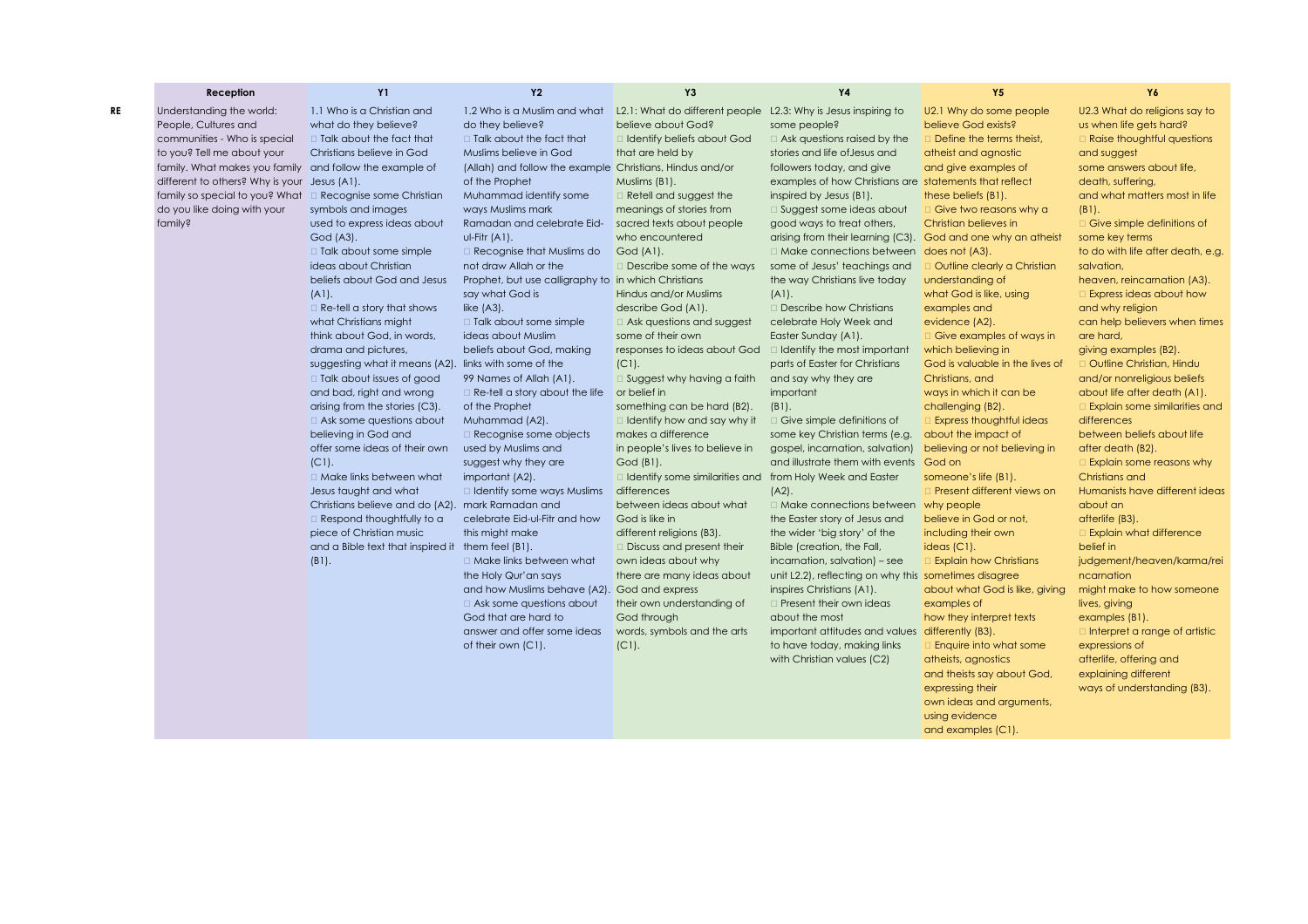|       | Reception                     | <b>Y1</b>                      | <b>Y2</b>                                                   | Y3                            | Y4                                                           | Y <sub>5</sub>                | Y6                            |
|-------|-------------------------------|--------------------------------|-------------------------------------------------------------|-------------------------------|--------------------------------------------------------------|-------------------------------|-------------------------------|
| Music | Expressive Arts and Design:   | Appraising:                    | Appraising:                                                 | Appraising                    | Appraising:                                                  | Appraising                    | Appraising:                   |
|       | Being Imaginative - What is   |                                |                                                             |                               | Can they start to identify the                               | Can they describe, compare    | Can they compare and          |
|       | your favourite nursery rhyme? | Can they respond to different  | Can they listen out for                                     | Can they use musical words    | character of a piece of music? and evaluate music using      |                               | contrast the impact that      |
|       | Can you teach us your         | moods in music?                | particular things when listening (the elements of music) to |                               |                                                              | musical vocabulary?           | different composers from      |
|       | favourite nursery rhyme?      |                                | to music?                                                   |                               | describe a piece of music and Can they describe and identify |                               | different times will have had |
|       |                               | Can they say how a piece of    |                                                             | compositions?                 | the different purposes of                                    | Can they contrast the work of | on the people of the time?    |
|       |                               | music makes them feel?         |                                                             |                               | music?                                                       | famous composers and show     |                               |
|       |                               |                                |                                                             | Can they use musical words to |                                                              | preferences?                  |                               |
|       |                               | Can they say whether they like |                                                             | describe what they like and   | Can they begin to identify with                              |                               |                               |
|       |                               | or dislike a piece of music?   |                                                             | dislike?                      | the style of work of Beethoven,                              |                               |                               |
|       |                               |                                |                                                             |                               | Mozart and Elgar?                                            |                               |                               |
|       |                               |                                |                                                             |                               |                                                              |                               |                               |
|       |                               |                                |                                                             |                               |                                                              |                               |                               |
|       |                               |                                |                                                             |                               |                                                              |                               |                               |
|       |                               |                                |                                                             |                               |                                                              |                               |                               |
|       |                               |                                |                                                             |                               |                                                              |                               |                               |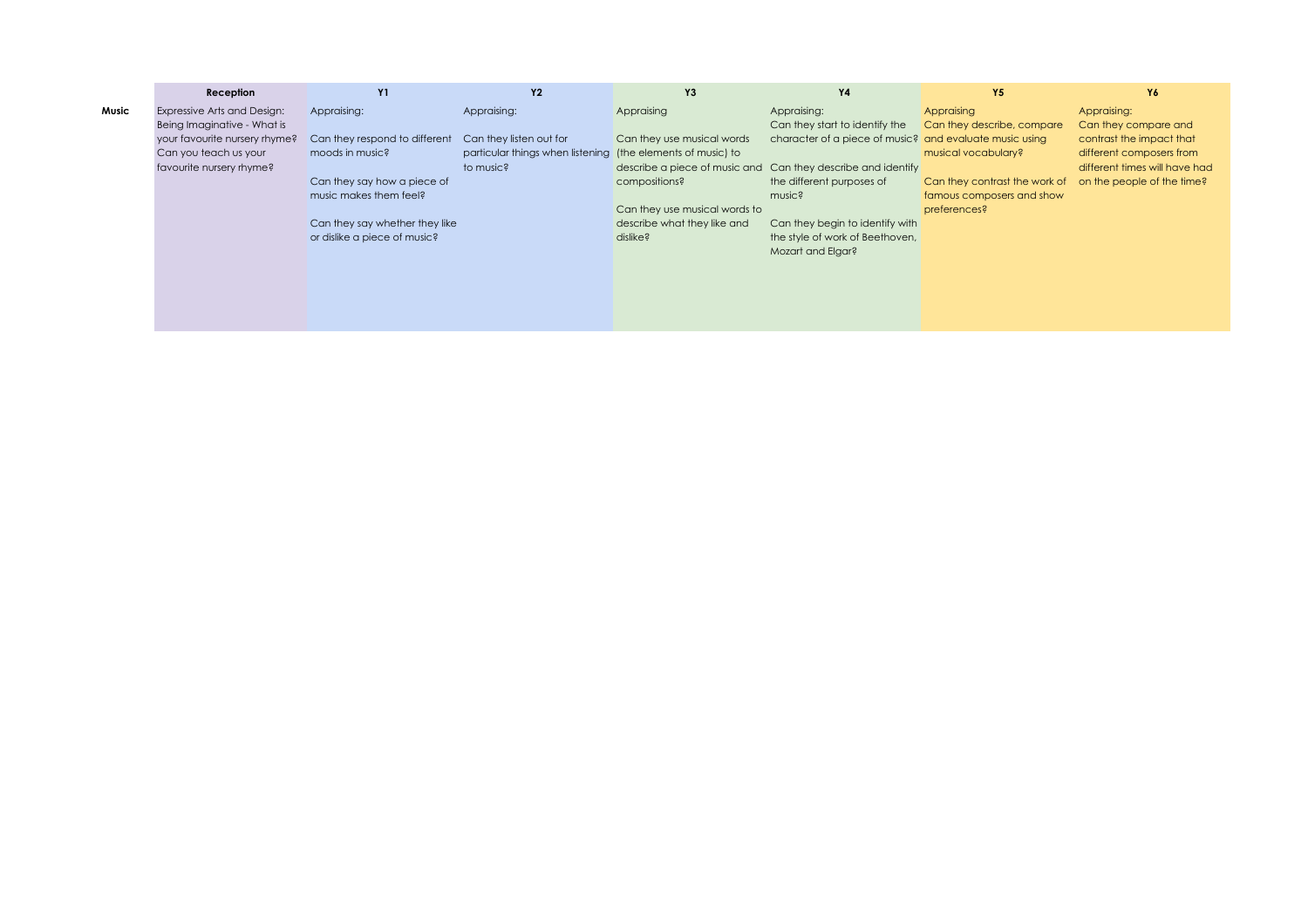|           | Reception                                                                                                      | Y1                                                                    | <b>Y2</b>                                                           | Y <sub>3</sub>                                                                                     | <b>Y4</b>                                                                                                      | <b>Y5</b>                                                                     | Y6                                                                                            |
|-----------|----------------------------------------------------------------------------------------------------------------|-----------------------------------------------------------------------|---------------------------------------------------------------------|----------------------------------------------------------------------------------------------------|----------------------------------------------------------------------------------------------------------------|-------------------------------------------------------------------------------|-----------------------------------------------------------------------------------------------|
| Computing | Understanding the world: How<br>could we listen to your<br>favourite nursery rhyme? How<br>do we operate this? | Data Retrieving and<br>Organising:<br>Can they capture images with    | Data Retrieving and<br>Organising:<br>Can they experiment with text | Using the InternetCan they find Using the Internet:<br>relevant information by<br>browsing a menu? | Can they use a search engine<br>to find a specific website?                                                    | Using the Internet<br>Can they use a search engine<br>using keyword searches? | Using the Internet:<br>Can they contribute to<br>discussions online?                          |
|           |                                                                                                                | a camera?<br>Can they print out a                                     | pictures and animation to<br>make a simple slide show?              | Can they search for an image,<br>then copy and paste it into a<br>document?                        | Can they use note-taking skills<br>to decide which text to copy<br>and paste into a document?                  | Can they compare the results<br>of different searches?                        | Can they use a search engine<br>using keyword searches?                                       |
|           |                                                                                                                | photograph from a camera<br>with help?<br>Can they record a sound and | Communicating<br>Can they word-process a<br>piece of text?          | Can they use 'Save picture as'<br>to save an image to the<br>computer?                             | Can they use tabbed browsing sections are appropriate to<br>to open two or more web<br>pages at the same time? | Can they decide which<br>copy and paste from at least<br>two web pages?       | Can they use complex<br>searches such as '+' 'OR' "Find<br>the phrase in inverted<br>commas"? |
|           |                                                                                                                | play it back?                                                         |                                                                     | Can they copy and paste text<br>into a document?                                                   | Can they open a link to a new Can they save stored<br>window?                                                  | information following simple<br>lines of enquiry?                             |                                                                                               |
|           |                                                                                                                |                                                                       |                                                                     | Do they begin to use note-<br>taking skills to decide what text (PDF) and view it?<br>to copy      | Can they open a document                                                                                       | Can they download a<br>document and save it to the<br>computer?               |                                                                                               |
|           |                                                                                                                |                                                                       |                                                                     | Do they begin to use note-<br>taking skills to decide what text<br>to copy?                        |                                                                                                                |                                                                               |                                                                                               |
|           |                                                                                                                |                                                                       |                                                                     | Databases                                                                                          |                                                                                                                |                                                                               |                                                                                               |
|           |                                                                                                                |                                                                       |                                                                     | Can they input data into a<br>prepared database?                                                   |                                                                                                                |                                                                               |                                                                                               |
|           |                                                                                                                |                                                                       |                                                                     | Can they sort and search a<br>database to answer simple<br>questions?                              |                                                                                                                |                                                                               |                                                                                               |
|           |                                                                                                                |                                                                       |                                                                     | Can they use a branching<br>database?                                                              |                                                                                                                |                                                                               |                                                                                               |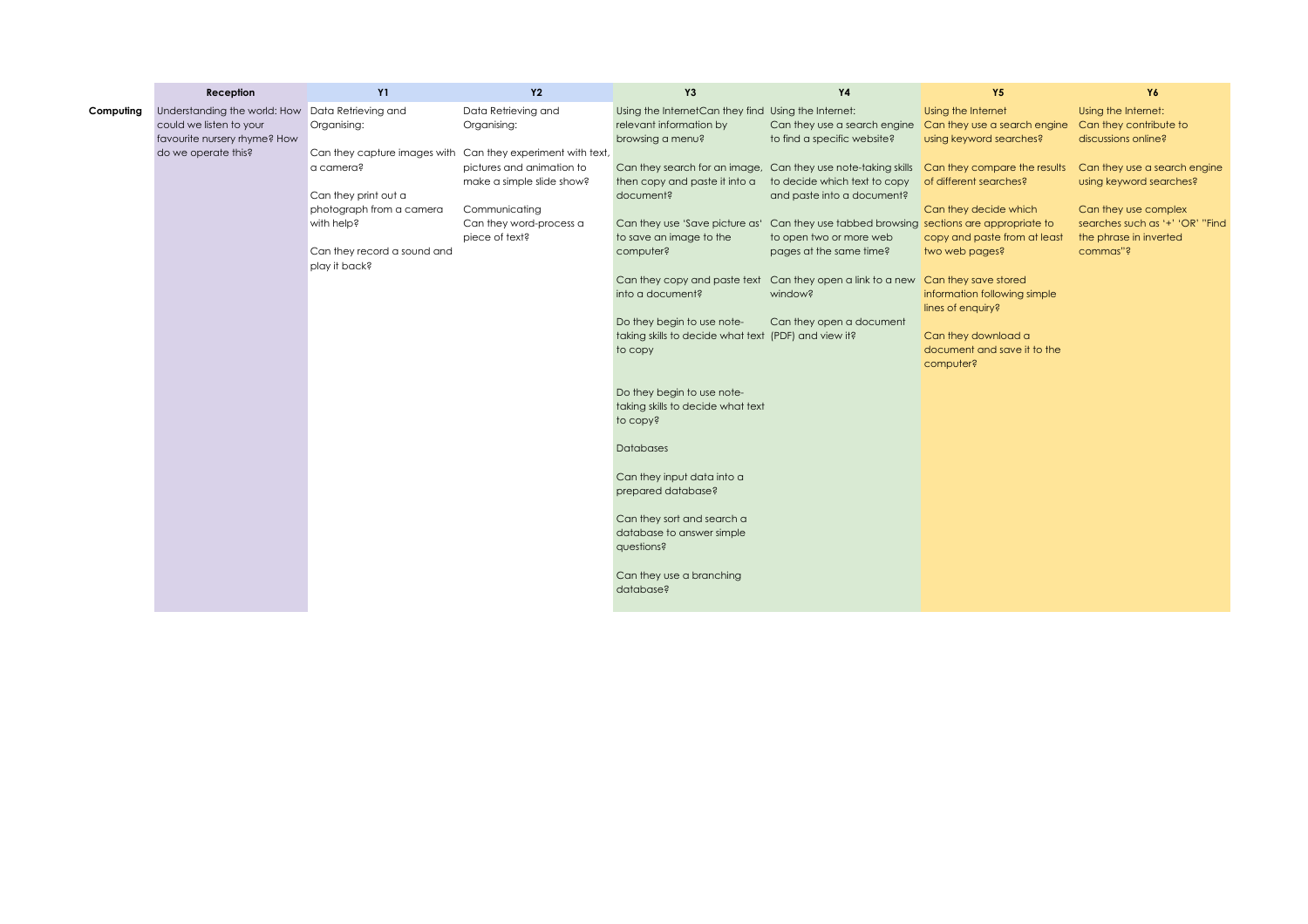|                 | Reception                                                   | <b>Y1</b>                               | <b>Y2</b>                                               | Y3                                                                       | Y4                                                      | Y5                                                      | Y6                                                        |
|-----------------|-------------------------------------------------------------|-----------------------------------------|---------------------------------------------------------|--------------------------------------------------------------------------|---------------------------------------------------------|---------------------------------------------------------|-----------------------------------------------------------|
| <b>PSHE/RSE</b> | Personal, Social and Emotional R1: to communicate their     |                                         | H1: what constitutes and                                | H3. to recognise                                                         | H1. what positively and                                 | R16. to recognise and                                   | H4. to recognise how                                      |
|                 | Devlopment: Self                                            | feelings to others, to recognise        | how to maintain a healthy                               | opportunities and develop                                                | negatively affects their                                | challenge stereotypes                                   | images in the media (and                                  |
|                 | Regulation/Managing Self/                                   | how others show feelings and            | lifestyle including the                                 | the skills to make their own                                             | physical, mental and                                    |                                                         | online) do not always                                     |
|                 | Building Relationships - Who do how to respond. What makes  |                                         | benefits of physical activity                           | choices about food,                                                      | emotional health                                        | L3, to understand that there reflect reality and can    |                                                           |
|                 | you like playing with? Why are a good friendship.           |                                         | and rest on wellbeing. The                              | understanding what might                                                 |                                                         | are basic human rights                                  | affect how people feel                                    |
|                 | they your friend? What do you                               |                                         |                                                         | benefits of rationing time on influence their choices and                | H2, how to make informed                                | shared by all peoples and                               | about themselves                                          |
|                 | like to play? How can we                                    | R2: to recognise their                  | electronic devices.                                     | the benefits of eating a                                                 | choices (including                                      | all societies and that                                  |                                                           |
|                 | encourage others to play your behaviour can affect other    |                                         |                                                         | balanced diet                                                            | recognising that choices                                | children have their own                                 | H <sub>13</sub> , how pressure to                         |
|                 | game? How can we make                                       | people.                                 | H2: To recognise what they                              |                                                                          | can have positive, neutral                              | special rights set out in the                           | behave in unacceptable,                                   |
|                 | your friend feel better? This<br>looks interesting, can you | R4: to recognise what is fair           | like and dislike and how to                             | H5. to reflect on and                                                    | and negative                                            | <b>United Nations Declaration</b>                       | unhealthy or risky ways can                               |
|                 | explain to me what you are                                  | and unfair/right and wrong.             | make real, informed                                     | celebrate their                                                          | consequences) and to                                    | of the Rights of the Child                              | come from a variety of                                    |
|                 | doing?                                                      |                                         | choices that improve their                              | achievements, identify their                                             | begin to understand the                                 |                                                         | sources, including people                                 |
|                 |                                                             | R5: to share their opinions on          | physical and emotional                                  | strengths and areas for                                                  | concept of a 'balanced                                  | L4, that these universal rights they know and the media |                                                           |
|                 |                                                             | things that matter to them and          | health.                                                 | improvement, set high                                                    | lifestyle'                                              | are there to protect                                    |                                                           |
|                 |                                                             | explain their views through             |                                                         | aspirations and goals                                                    |                                                         | everyone and have                                       | L11. to appreciate the                                    |
|                 |                                                             | discussions with others or the          | R9: to identify their special                           |                                                                          | H7, to recognise that they                              | primacy both over national                              | range of national, regional,                              |
|                 |                                                             | whole class.                            |                                                         | H6. to deepen their                                                      | may experience conflicting                              | law and family and                                      | religious and ethnic                                      |
|                 |                                                             | R11: that people's bodies and           | people (family, friends,<br>carers), what makes them    | understanding of good and                                                | emotions and when they                                  | community practices                                     | identities in the United                                  |
|                 |                                                             | feelings can be hurt (including         | special and how special                                 | not so good feelings, to                                                 | might need to listen to, or                             |                                                         | Kingdom                                                   |
|                 |                                                             | what makes them feel<br>comfortable and | people should care for one extend their vocabulary to   |                                                                          | overcome these                                          | R13. that differences and                               |                                                           |
|                 |                                                             | uncomfortable).                         | another. To understand that enable them to explain      |                                                                          |                                                         | similarities between people                             | L18. to critically examine                                |
|                 |                                                             | L4: that they belong to                 | others' families may look                               | both the range and                                                       | H12. that bacteria and                                  | arise from a number of                                  | what is presented to them                                 |
|                 |                                                             | different groups and                    | different to their family.                              | intensity of their feelings to                                           | viruses can affect health                               | factors (see 'protected                                 | in social media and why it is                             |
|                 |                                                             | communities such as family              |                                                         | others. Where and how to                                                 | and that following simple                               | characteristics' in the                                 | important to do so;                                       |
|                 |                                                             | and school.                             | L2: to help construct, and                              | seek support.                                                            | routines can reduce their                               | Equality Act 2010)                                      | understand how                                            |
|                 |                                                             |                                         |                                                         |                                                                          |                                                         |                                                         |                                                           |
|                 |                                                             |                                         | agree to follow group, class<br>and school rules and to |                                                                          | spread- personal hygiene                                |                                                         | information contained in                                  |
|                 |                                                             |                                         |                                                         | H15. school rules about                                                  |                                                         |                                                         | social media can                                          |
|                 |                                                             |                                         | understand how these rules health and safety, basic     |                                                                          | H <sub>16</sub> , what is meant by the                  |                                                         | misrepresent or mislead; the                              |
|                 |                                                             |                                         | help them.                                              |                                                                          | emergency aid procedures, term 'habit' and why habits   |                                                         | importance of being                                       |
|                 |                                                             |                                         |                                                         | where and how to get help                                                | can be hard to change                                   |                                                         | careful what they forward                                 |
|                 |                                                             |                                         |                                                         |                                                                          |                                                         |                                                         | to others.                                                |
|                 |                                                             |                                         |                                                         | H <sub>21</sub> , strategies for keeping                                 | H17. which, why and how                                 |                                                         |                                                           |
|                 |                                                             |                                         |                                                         | physically and emotionally                                               | tobacco can damage their<br>immediate and future        |                                                         | R14, to realise the nature<br>and consequences of         |
|                 |                                                             |                                         |                                                         | safe including road safety                                               |                                                         |                                                         |                                                           |
|                 |                                                             |                                         |                                                         | (including cycle safety).                                                | health and safety; that                                 |                                                         | discrimination, teasing,                                  |
|                 |                                                             |                                         |                                                         | H22. strategies for keeping                                              | some are restricted and<br>some are illegal to own, use |                                                         | bullying and aggressive<br>behaviours (including cyber    |
|                 |                                                             |                                         |                                                         |                                                                          |                                                         |                                                         |                                                           |
|                 |                                                             |                                         |                                                         | safe online; the importance and give to others<br>of protecting personal |                                                         |                                                         | bullying, use of prejudice-                               |
|                 |                                                             |                                         |                                                         | information, including                                                   |                                                         |                                                         | based language, 'trolling',<br>how to respond and ask for |
|                 |                                                             |                                         |                                                         | passwords, addresses and                                                 |                                                         |                                                         |                                                           |
|                 |                                                             |                                         |                                                         | the distribution of images of                                            |                                                         |                                                         | help)                                                     |
|                 |                                                             |                                         |                                                         | themselves and others                                                    |                                                         |                                                         | R18. how to recognise                                     |
|                 |                                                             |                                         |                                                         |                                                                          |                                                         |                                                         | bullying and abuse in all its                             |
|                 |                                                             |                                         |                                                         | H23. about people who are                                                |                                                         |                                                         | forms (including prejudice-                               |
|                 |                                                             |                                         |                                                         | responsible for helping them                                             |                                                         |                                                         |                                                           |
|                 |                                                             |                                         |                                                         | stay healthy and safe; how                                               |                                                         |                                                         | based bullying both in<br>person, online and through      |
|                 |                                                             |                                         |                                                         | they can help these people                                               |                                                         |                                                         | social media)                                             |
|                 |                                                             |                                         |                                                         | to keep them healthy and                                                 |                                                         |                                                         |                                                           |
|                 |                                                             |                                         |                                                         | safe                                                                     |                                                         |                                                         |                                                           |
|                 |                                                             |                                         |                                                         |                                                                          |                                                         |                                                         |                                                           |
|                 |                                                             |                                         |                                                         |                                                                          |                                                         |                                                         |                                                           |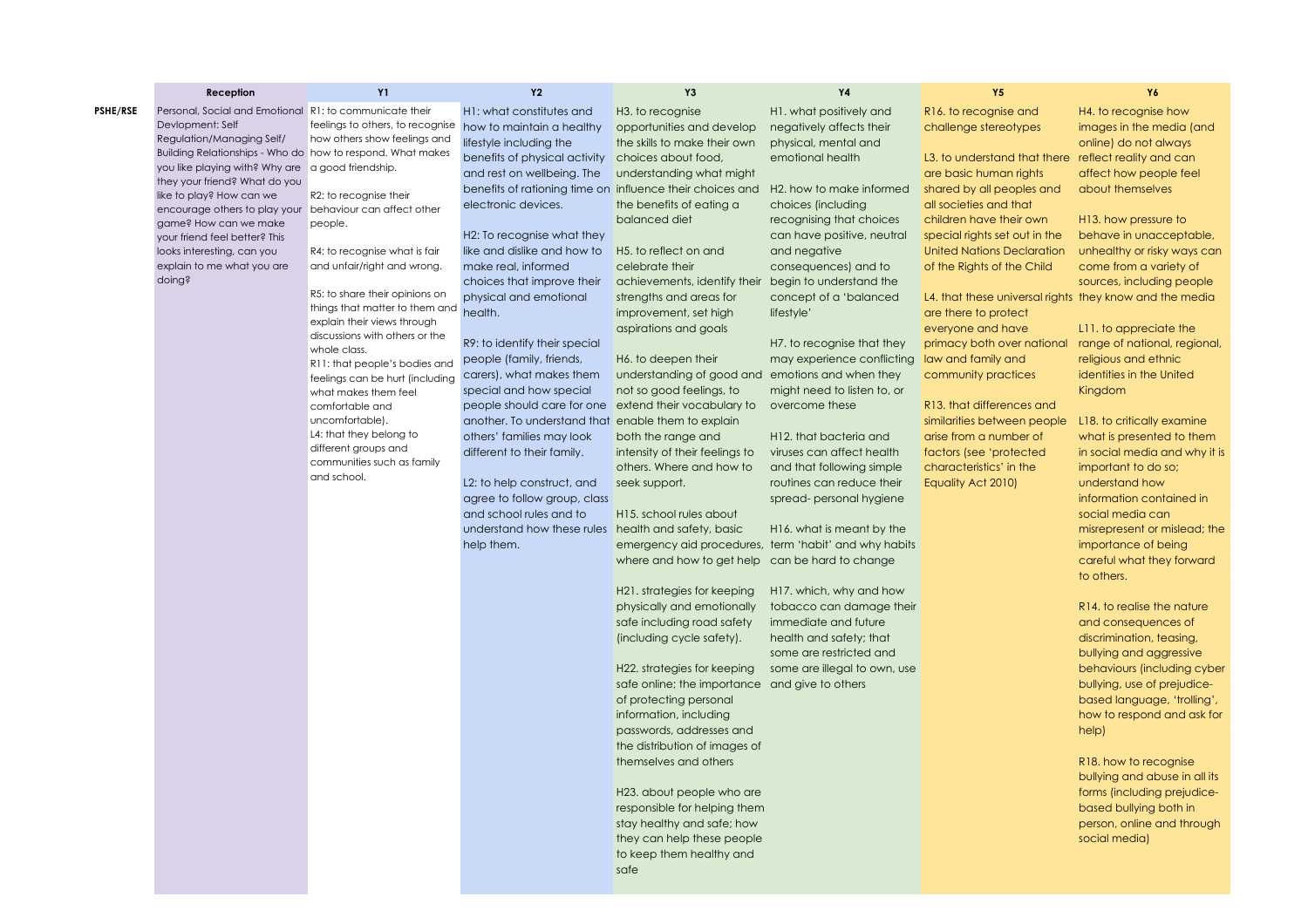|                     | Reception                                                                                                                                                                                                      | <b>Y1</b>                                                                                                                                                                                                                                                                                                                                                                                                                                                                                                                                                                                                                                                                                                                                                               | <b>Y2</b>                                                                                                                                                                                                                                                                                                                                                                                                                                                                                                                                                                                                                                                                                                                                                                                                                 | Y3                                                                                                                                                                                                                                                                                                                                                                                                                                       | <b>Y4</b>                                                                                                                                                                                                                                                                           | <b>Y5</b>                                                                                                                                                                                                                                                                                                                                                                                                                                                                                                                                                                                                                                                                                                                                                                                                                                                                                                                                                                                                                                                                                              | Y6                                                                                                                                                                                                                                                                                                                                                                                                                                                                                                                                              |
|---------------------|----------------------------------------------------------------------------------------------------------------------------------------------------------------------------------------------------------------|-------------------------------------------------------------------------------------------------------------------------------------------------------------------------------------------------------------------------------------------------------------------------------------------------------------------------------------------------------------------------------------------------------------------------------------------------------------------------------------------------------------------------------------------------------------------------------------------------------------------------------------------------------------------------------------------------------------------------------------------------------------------------|---------------------------------------------------------------------------------------------------------------------------------------------------------------------------------------------------------------------------------------------------------------------------------------------------------------------------------------------------------------------------------------------------------------------------------------------------------------------------------------------------------------------------------------------------------------------------------------------------------------------------------------------------------------------------------------------------------------------------------------------------------------------------------------------------------------------------|------------------------------------------------------------------------------------------------------------------------------------------------------------------------------------------------------------------------------------------------------------------------------------------------------------------------------------------------------------------------------------------------------------------------------------------|-------------------------------------------------------------------------------------------------------------------------------------------------------------------------------------------------------------------------------------------------------------------------------------|--------------------------------------------------------------------------------------------------------------------------------------------------------------------------------------------------------------------------------------------------------------------------------------------------------------------------------------------------------------------------------------------------------------------------------------------------------------------------------------------------------------------------------------------------------------------------------------------------------------------------------------------------------------------------------------------------------------------------------------------------------------------------------------------------------------------------------------------------------------------------------------------------------------------------------------------------------------------------------------------------------------------------------------------------------------------------------------------------------|-------------------------------------------------------------------------------------------------------------------------------------------------------------------------------------------------------------------------------------------------------------------------------------------------------------------------------------------------------------------------------------------------------------------------------------------------------------------------------------------------------------------------------------------------|
| PE                  | <b>Physical Development: Gross</b><br>Motor - How can you move<br>carefully inside and outside?<br>How can you move around<br>these obstacles? Can you use<br>the scissors/paintbrush/<br>cutlery competently? | Invasion<br>-To practice basic movements<br>including running, jumping,<br>throwing and catching.<br>-To begin to engage in<br>competitive activities.<br>-To experience opportunities<br>to improve agility, balance<br>and co-ordination.<br>-Develop fundamental<br>movement skills in a variety of<br>games.<br>-Engage in competitive<br>situations with some attacking<br>and defending skills.<br>-To recognise rules and apply<br>them in competitive and<br>cooperative games.<br>-Use and apply simple<br>strategies for invasion games.<br>-Preparing for, and explaining<br>reasons why we enjoy,<br>exercise.<br>-Become increasingly<br>competent and confident<br>with fundamental movement<br>skills.<br>-Develop simple tactics in<br>game situations. | Invasion:<br>-Can send a ball using feet<br>and can receive a ball using<br>feet.<br>-Refine ways to control bodies - To send the ball with some<br>and a range of equipment.<br>-Recall and link combinations<br>of skills, e.g. dribbling and<br>passing.<br>-Develop eye to foot co-<br>ordination.<br>-Participate in increasingly<br>challenging games situations.<br>-To select and apply a small<br>range of simple tactics.<br>-Recognise good quality in self direction and co-ordination of<br>and others.<br>-To work with others to build<br>basic attacking play.<br>-Apply agility, balance and<br>co-ordination to a range of<br>ball skills.<br>-Participate in increasingly<br>challenging games situations.<br>-Participate in team games<br>development simple tactics<br>for attacking and defending. | Football:<br>-Able to show basic control<br>skills including sending and<br>receiving the ball.<br>accuracy to maintain<br>possession and build attacking others.<br>play.<br>-To implement the basic rules<br>of football.<br>-Play in competitive games<br>using basic attacking<br>principles.<br>-Master basic movements<br>including: sprinting, change of<br>the feet.<br>-Work collaboratively to use<br>basic tactics to attack. | Tennis:<br>-Explore different shots<br>(forehand, backhand).<br>-Work to return serve.<br>-Positions in game play.<br>-Play competitively against<br>-Work hard to challenge self to individually, as a pair and in a<br>improve consistency of shots.<br>-Implement basic tactics. | <b>Gymnastics:</b><br>-Create longer and more<br>complex sequences and<br>adapt performances.<br>-Take the lead in a group<br>when preparing a sequence.<br>-Develop symmetry<br>small group.<br>-Compare performances and<br>judge strengths and areas for<br>improvement.<br>-Select a component for<br>improvement. For example-<br>timing or flow.<br>-Work collaboratively with a<br>partner to perform.<br>-Compare performance with<br>previous performances.<br>-Develop flexibility, balance,<br>strength and control.<br>-Take responsibility in own<br>warm up including<br>remembering and repeating a<br>variety of stretches.<br>-Perform more complex<br>actions, shapes and balances<br>with consistency.<br>-Use information given by<br>others to improve<br>performance.<br>-Remember and repeat longer<br>sequences with more difficult<br>actions.<br>-Apply a range of complex<br>actions to make sequence.<br>-Make improvements in own<br>performance from feedback.<br>-Demonstrate an<br>understanding of how to<br>improve strength and flexibility<br>in starter activity. | Tag Rugby:<br>-To choose and implement a<br>range of strategies and tactics<br>to attack and defend.<br>-To combine and perform<br>more complex skills at speed.<br>-To observe, analyse and<br>recognise good individual and<br>team performances.<br>-To suggest, plan and lead a<br>warm up as a small group.<br>-Play in competitive games<br>developing fluency in skills and<br>techniques.<br>-Working as a team<br>implementing attacking and<br>defending tactics.<br>-Compare team performances<br>against other team<br>performance. |
| <b>Trips/Visits</b> |                                                                                                                                                                                                                |                                                                                                                                                                                                                                                                                                                                                                                                                                                                                                                                                                                                                                                                                                                                                                         | <b>Residential Care Home</b>                                                                                                                                                                                                                                                                                                                                                                                                                                                                                                                                                                                                                                                                                                                                                                                              |                                                                                                                                                                                                                                                                                                                                                                                                                                          |                                                                                                                                                                                                                                                                                     |                                                                                                                                                                                                                                                                                                                                                                                                                                                                                                                                                                                                                                                                                                                                                                                                                                                                                                                                                                                                                                                                                                        |                                                                                                                                                                                                                                                                                                                                                                                                                                                                                                                                                 |
| Important<br>Days   |                                                                                                                                                                                                                |                                                                                                                                                                                                                                                                                                                                                                                                                                                                                                                                                                                                                                                                                                                                                                         |                                                                                                                                                                                                                                                                                                                                                                                                                                                                                                                                                                                                                                                                                                                                                                                                                           |                                                                                                                                                                                                                                                                                                                                                                                                                                          |                                                                                                                                                                                                                                                                                     |                                                                                                                                                                                                                                                                                                                                                                                                                                                                                                                                                                                                                                                                                                                                                                                                                                                                                                                                                                                                                                                                                                        |                                                                                                                                                                                                                                                                                                                                                                                                                                                                                                                                                 |